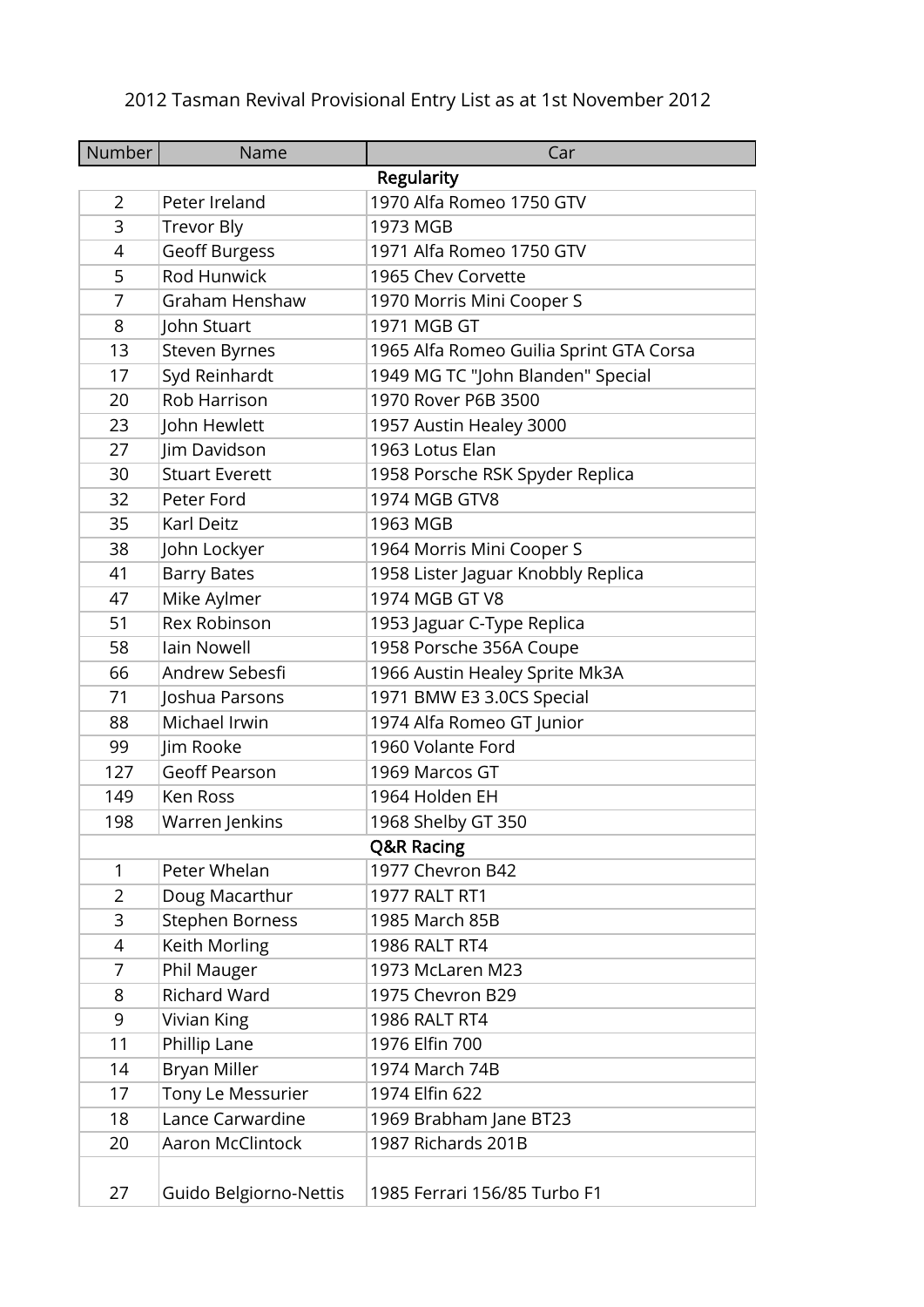| 28  | Kevin Miller          | 1977 March Formula Atlantic            |
|-----|-----------------------|----------------------------------------|
| 32  | Sean Whelan           | 1982 RALT RT4                          |
| 33  | Paul Stubber          | 1981 March 81c                         |
| 35  | Chris Farrell         | 1976 Chevron B35 Hart                  |
| 40  | Vince Holland         | <b>1982 RALT RT4</b>                   |
| 43  | lan Buddery           | 1983 Lola T700                         |
| 45  | Larry Detrich         | <b>1986 RALT RT5</b>                   |
| 47  | <b>Andrew McLaren</b> | 1974 Elfin 623 Formula 3               |
| 48  | <b>Blake Miller</b>   | 1975 Elfin 630B                        |
| 50  | Rodney Brincat        | 1976 Rennmax BN7                       |
| 56  | Mark Goldsmith        | 1974 Elfin 622                         |
| 69  | Harry Hickling        | 1972 Chevron B20                       |
| 72  | John Gale             | 1972 Surtees F1:TS9B#6                 |
| 80  | <b>Edward Gavin</b>   | 1982 Cheetah Mk 8 AF2                  |
| 81  | <b>Robert Foster</b>  | 1981 March 81A (Atlantic)              |
| 82  | Robert Hawley         | 1982 Van Diemen RF82 FF 2000           |
| 88  | <b>Colin Haste</b>    | 1977 Lola T560                         |
| 88  | <b>Colin Haste</b>    | 1962 Brabham BT2                       |
| 111 | Peter Warren          | 1980 March 80A                         |
| 169 | Matt Campbell         | 1973 ASP F3/2                          |
|     |                       | <b>Groups M Racing and Formula Vee</b> |
| 4   | <b>Michael Peters</b> | 1983 Avanti Vee                        |
| 5   | <b>Tony Paynter</b>   | 1971 Stag Formula Vee                  |
| 6   | David Cutts           | 1984 Spectre Formula Vee               |
| 8   | Rodger Newman         | 1965 Brabham BT 14                     |
| 11  | Liz Bailey            | 1974 Lynx Formula Vee                  |
| 17  | Ed Holly              | 1963 Brabham BT6                       |
| 18  | Harley Oliver         | 1960 Lotus 18                          |
| 21  | <b>Steve Batty</b>    | 1976 Elfin NG Formula Vee              |
| 22  | Ian Cutcher           | 1978 Rennmax Formula Vee               |
| 24  | James Nagel           | 1983 Avanti Vee                        |
| 25  | <b>Greg Stott</b>     | 1967 Mako Formula Vee                  |
| 28  | Les Wright            | 1960 Dalro Jaguar                      |
| 31  | <b>Bernie Haehnle</b> | 1967 Rennmax Formula Vee Mk 1          |
| 32  | Peter Studer          | 1964 Lotus 32                          |
| 37  | Don Greiveson         | 1984 Spectre Formula Vee               |
| 38  | <b>Geoff Stone</b>    | 1975 Nimbus Formula Vee                |
| 41  | Don Thallon           | 1961 Cooper Climax T53 F1              |
| 47  | Adam Berryman         | 1964 Cooper Climax T70                 |
| 53  | <b>Scotty Taylor</b>  | 1960 Cooper Climax T53                 |
| 55  | Mark Golding-Piper    | 1985 Nimbus Formula Vee                |
| 56  | <b>Kevan Peters</b>   | 1965 Rennmax Formula Vee Mk1           |
| 65  | Henry Oosterbaan      | 1965 Alton AR2                         |
| 66  | Nick Sebesfi          | 1966 Elfin Formula Vee (Type 500)      |
| 71  | Paul Busby            | 1966 Cooper T82                        |
|     |                       |                                        |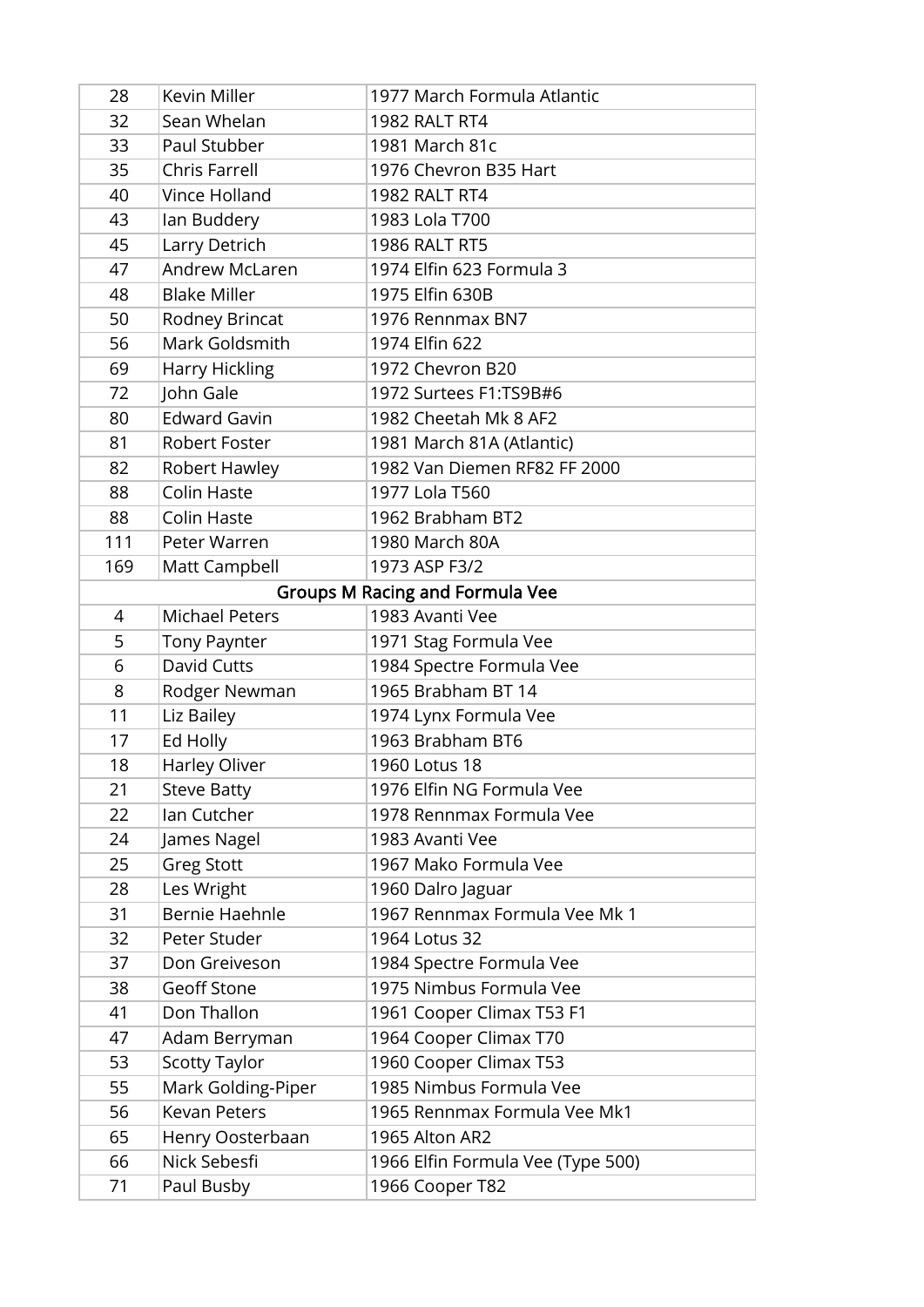| 73                                                 | Daniel Bando            | 1985 Elfin NG Formula Vee     |
|----------------------------------------------------|-------------------------|-------------------------------|
| 75                                                 | Jim McConville          | 1965 Cooper T75               |
| 77                                                 | <b>Richard Nitschke</b> | 1962 Elfin Catalina           |
| 80                                                 | Luc Botton              | 1985 Avanti Formula Vee       |
| 85                                                 | Leigh Hemmings          | 1979 Rennmax Mk 2 Fvee        |
| 114                                                | Richard Longes          | 1965 Brabham BT 14            |
|                                                    |                         | <b>Group O Racing</b>         |
| 1                                                  | <b>Richard Carter</b>   | 1966 Elfin Monocoque          |
| $\overline{2}$                                     | lan Ross                | 1969 Elfin 600C Repco Brabham |
| 3                                                  | <b>Travis Engen</b>     | 1970 Chevron B17B FB          |
| 4                                                  | Eric Swinbourne         | 1967 McLaren M4A              |
| 5                                                  | Neil McCrudden          | 1969 Macon MR1                |
| 6                                                  | <b>Chris Farrell</b>    | 1969 Brabham BT 30            |
| $\overline{7}$                                     | <b>Phil Harris</b>      | 1968 Brabham BT23C            |
| 9                                                  | Les Wright              | 1967 Brabham Buick V8         |
| 11                                                 | Rob McMillan            | 1965 Brabham BT16/23          |
| 12                                                 | <b>Steve Weller</b>     | 1968 Elfin 600B               |
| 14                                                 | Murray Sinclair         | 1969 Brabham BT29             |
| 16                                                 | <b>Grant Clearwater</b> | 1965 Brabham BT 16            |
| 19                                                 | <b>Martin Bullock</b>   | 1970 Chevron B17C             |
| 20                                                 | Ross Hodgson            | 1969 Elfin 600B               |
| 21                                                 | Peter Barclay           | 1966 Brabham BT 21A           |
| 22                                                 | Andrew Goldie           | 1968 Elfin 600                |
| 24                                                 | <b>Geoff Varey</b>      | 1968 Gryphon                  |
| 25                                                 | <b>Herb Neal</b>        | 1968 Neal Ford Mk2            |
| 26                                                 | <b>Peter Strauss</b>    | 1969 Brabham BT31             |
| 27                                                 | David Kent              | 1969 Brabham BT 29            |
| 28                                                 | Damon Hancock           | 1967 Brabham BT23C            |
| 29                                                 | Wayne Wilson            | 1970 Brabham BT29             |
| 30                                                 | Norman Falkiner         | 1967 Elfin Monocoque          |
| 36                                                 | <b>Aaron Lewis</b>      | 1966/9 Eagle Indy             |
| 38                                                 | Ken Bedggood            | 1966 Brabham BT 16            |
| 40                                                 | Peter Boel              | 1966 Lotus 41C                |
| 45                                                 | Ronnie Haines           | 1966 Cooper T82               |
| 52                                                 | Laurie Bennett          | 1970 Elfin 600 B              |
| 54                                                 | Ray Stubber             | 1969 Brabham BT29             |
| 64                                                 | Paul Hamilton           | 1968 Elfin 600                |
| 80                                                 | Eli Solomon             | 1966 Brabham BT 18            |
| 81                                                 | John Macey              | 1966 Brabham BT 18            |
| 118                                                | Tim Kuchel              | 1966 Brabham BT 18            |
| 121                                                | <b>Brian Searles</b>    | 1966 Alexis Mk 9              |
| 163                                                | <b>Bob Cracknell</b>    | 1969 Elfin 600B Twin Cam      |
| JKL, Invited Sa and Invited Group L Formula Junior |                         |                               |
| 1                                                  | Peter Larner            | 1959 Gemini Mk 2              |
| 2                                                  | Rod Jolley              | 1958 Lister Jaguar Monza      |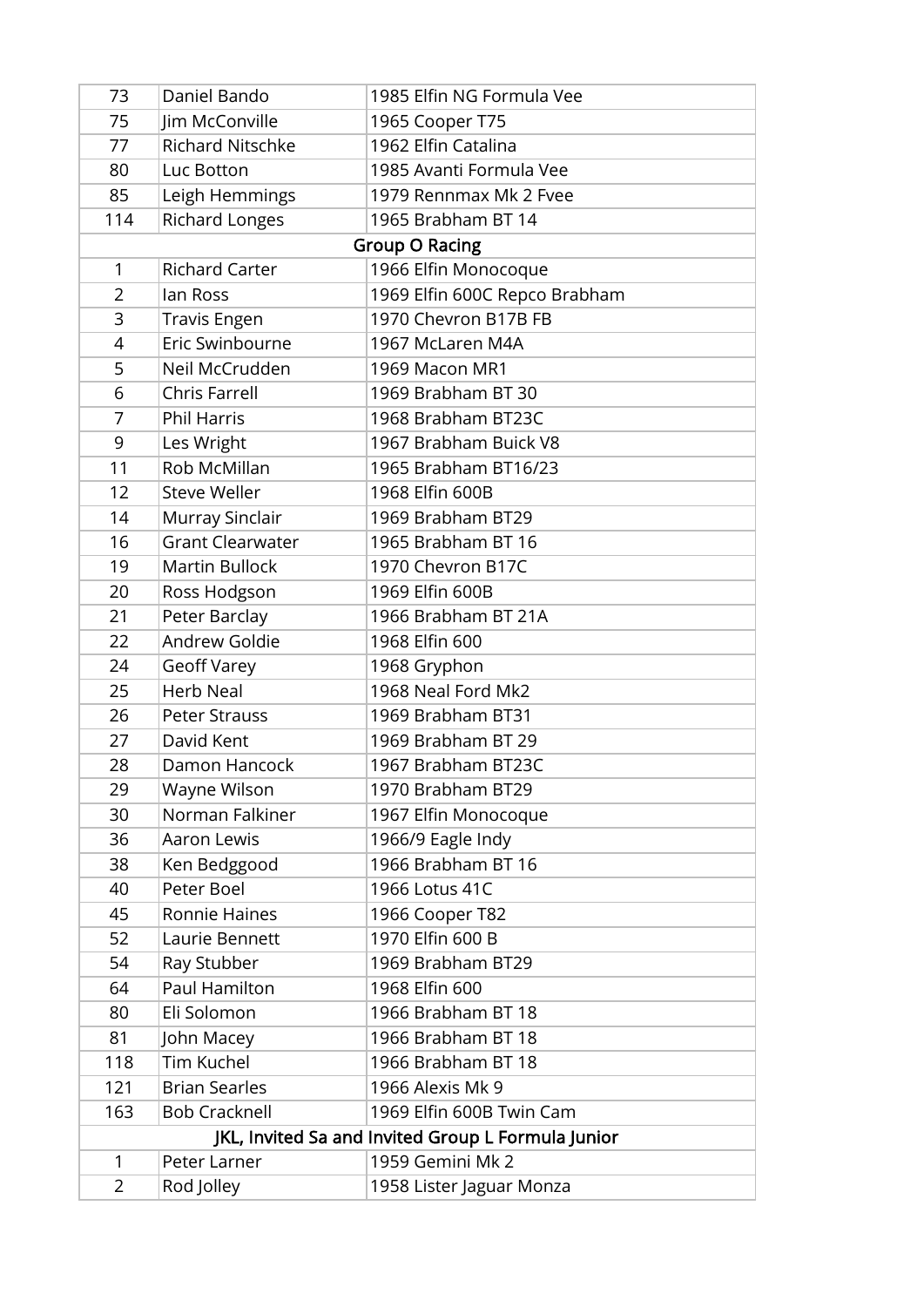| 3              | <b>Tony Olissoff</b>  | 1960 Emeryson Elfin Mk 1       |
|----------------|-----------------------|--------------------------------|
| 4              | John Rowe             | 1958 Cooper Climax F2          |
| $\overline{7}$ | Duncan Rabagliati     | 1959 Alexis HF1                |
| 8              | Paul Savoy            | 1955 Cooper Bobtail T35        |
| 9              | <b>Grant Craft</b>    | 1955 Sharp Holden Special      |
| 10             | <b>Allan Cattle</b>   | 1959 Volpini FJ                |
| 12             | Peter Lubrano         | 1947/64 MG TC Special          |
| 13             | Max Pegram            | 1960 Austin Healey Sprite Mk 1 |
| 15             | <b>Richard Rose</b>   | 1959 MGA                       |
| 19             | Jan Biekens           | 1960 Stanguellini FJ           |
| 21             | <b>Rick Marks</b>     | 1959 Elva Courier              |
| 28             | Andrew Halliday       | 1951 Cooper Norton Mk V        |
| 29             | Max Lane              | 1959 Lola Mk 2 Formula Junior  |
| 32             | <b>Simon Sellers</b>  | 1959 Sunbeam Alpine            |
| 34             | Michael Sexton        | 1959 Gemini Mk2                |
| 50             | David Reid            | 1959 Faux Pas                  |
| 51             | Mal Reid              | 1955 Prad Holden Mk 3          |
| 56             | James Elphick         | 1956 Gazelle Ford 10 Special   |
| 70             | Judith Dorrell        | 1959 Austin Healey Sprite Mk 1 |
| 88             | <b>Geoff Piggott</b>  | 1958 MG ARA Special            |
| 89             | John Medley           | 1960 Nota BMC Formula Junior   |
| 90             | Mike Gosbell          | 1960 Nota BMC Formula Junior   |
| 117            | <b>Warwick McBean</b> | 1960/61 Lolus                  |
| 147            | Masayoshi Oka         | 1960 Decca Major               |
| 152            | <b>Barry Cockayne</b> | 1959 Austin Healey Sprite Mk 1 |
|                |                       | Formula Junior & Formula 3     |
| $\mathbf{1}$   | Peter Larner          | 1959 Gemini Mk 2               |
| 2              | Graham Brown          | 1962 Brabham BT2 FJ            |
| 3              | <b>Tony Olissoff</b>  | 1960 Emeryson Elfin Mk 1       |
| 4              | <b>Bruce Edgar</b>    | 1963 Elfin FJ                  |
| 5              | Peter Boel            | 1963 Lola Mk 5A FJ             |
| 6              | Allan Conway          | 1960 Gemini Mk 3A              |
| 7              | Duncan Rabagliati     | 1959 Alexis HF1                |
| 8              | Kim Shearn            | 1960 Lotus 18 FJ               |
| 10             | Allan Cattle          | 1959 Volpini FJ                |
| 12             | Robert Buckley        | 1969 GolFord Special FJ        |
| 13             | <b>Bob Birrell</b>    | 1963 Rennmax BN-1              |
| 16             | David Reid            | 1962 Cooper T59                |
| 17             | Murray Bryden         | 1963 Lotus 20B FJ              |
| 18             | John Holmes           | 1960 Lotus 18                  |
| 19             | Jan Biekens           | 1960 Stanguellini FJ           |
| 20             | Alan Telfer           | 1961 Lotus 20B FJ              |
| 21             | Maurice Blackwood     | 1961 Lotus 20B                 |
| 23             | <b>Bill Hemming</b>   | 1962 Elfin                     |
| 25             | Jim Barclay           | 1961 Gemini Mk3A FJ            |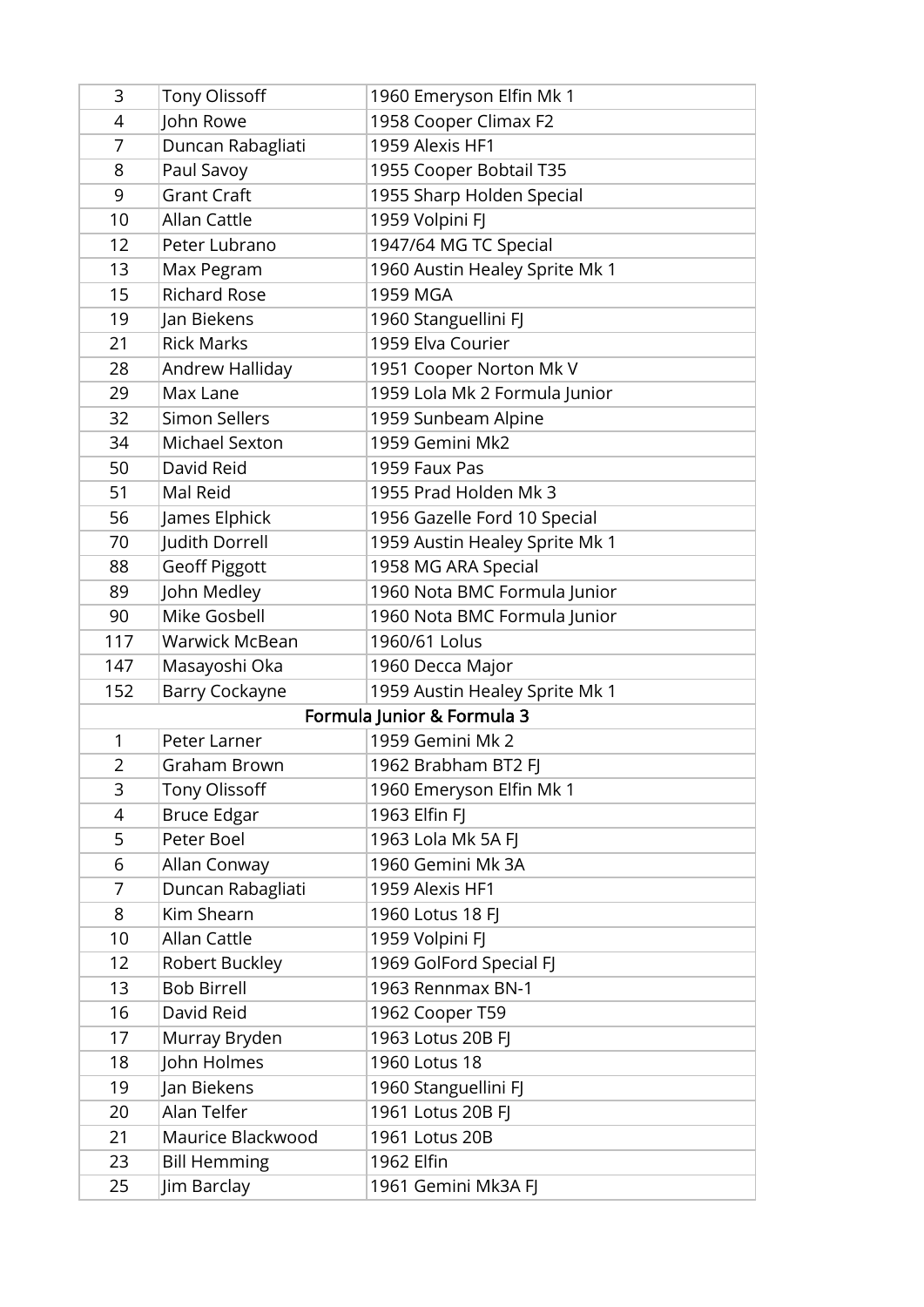| 26             | <b>Peter Strauss</b>   | 1963 Brabham BT6 FJ           |
|----------------|------------------------|-------------------------------|
| 28             | Shuichiro Nagakubo     | 1960 Lotus 18 FJ              |
| 29             | Max Lane               | 1959 Lola Mk 2 Formula Junior |
| 34             | Michael Sexton         | 1959 Gemini Mk2               |
| 36             | John Rapley            | 1962 Brabham BT2 FJ           |
| 39             | Roger Ealand           | 1963 Koala Formula Junior     |
| 40             | Denis Lesslie          | 1965 Piranha Mk 3             |
| 51             | Jonathan Williamson    | 1962 Lotus 22 FJ              |
| 52             | Mike Gosbell           | 1960 Cooper T52 FJ            |
| 56             | lan Garmey             | 1961 Cooper Mk2 FJ            |
| 60             | Geoff Fry              | 1962 Jolus FJ                 |
| 63             | Noel Bryen             | 1963 Rennmax BN1 FJ           |
| 69             | Jeff Brown             | 1969 Brabham BT 28            |
| 70             | <b>Tony Simmons</b>    | 1963 Brabham BT6 FJ           |
| 71             | Kevin Taylor           | 1961 Lotus20/22 FJ            |
| 72             | John Dowson            | 1962 Brabham BT2 FJ           |
| 87             | Victoria Le Gallais    | 1965 Brabham BT 15            |
| 89             | John Medley            | 1960 Nota BMC Formula Junior  |
| 90             | <b>Mike Gosbell</b>    | 1960 Nota BMC Formula Junior  |
| 93             | Simon Pymble           | 1963 Brabham BT 6 FJ          |
| 136            | <b>Dick Willis</b>     | 1960 Ausper T2 FJ             |
| 721            | Noel Woodford          | 1961 Gemini MK3A FJ           |
|                |                        | Formula Ford                  |
| $\overline{2}$ | Kenji Suzuki           | 1965 Brabham BT16             |
| 3              | <b>Tom Tweedie</b>     | 1986 Van Diemen RF86          |
| 5              | Chris King             | 1983 Reynard                  |
| 6              | <b>Edward King</b>     | 1984 Reynard                  |
| 7              | David Holland          | 1989 Reynard                  |
| 10             | <b>Geoff Walters</b>   | 1981 Elwyn 003                |
| 11             | <b>Cameron Walters</b> | 1986 Van Diemen RF86          |
| 14             | <b>Steve Willing</b>   | 1982 Van Diemen               |
| 19             | Peter Grant            | 1986 Van Dieman RF86          |
| 31             | David Grant            | 1986 Van Dieman RF86          |
| 38             | Christopher Fraser     | 1975 Lola T342                |
| 40             | <b>Nick Bennett</b>    | 1988 Van Diemen               |
| 41             | Robert Fry             | 1980 Elfin Aero               |
| 42             | Elwyn Bickley          | 1989 Elwyn 03                 |
| 46             | Don Greig              | 1983/84 Elwyn 004             |
| 53             | Mark Lowing            | 1983 Reynard 83FF             |
| 65             | <b>Steve Cromer</b>    | 1977 Elwyn 002                |
| 66             | Michael Meyer          | 1989 Reynard 90F              |
| 72             | Christopher Fry        | 1972 Birrana B72              |
| 75             | Malcolm Roach          | 1975 Van Diemen               |
| 81             | Ross Andrews           | 1981 Van Diemen RF81          |
| 82             | John Pymble            | 1982 Van Diemen               |
|                |                        |                               |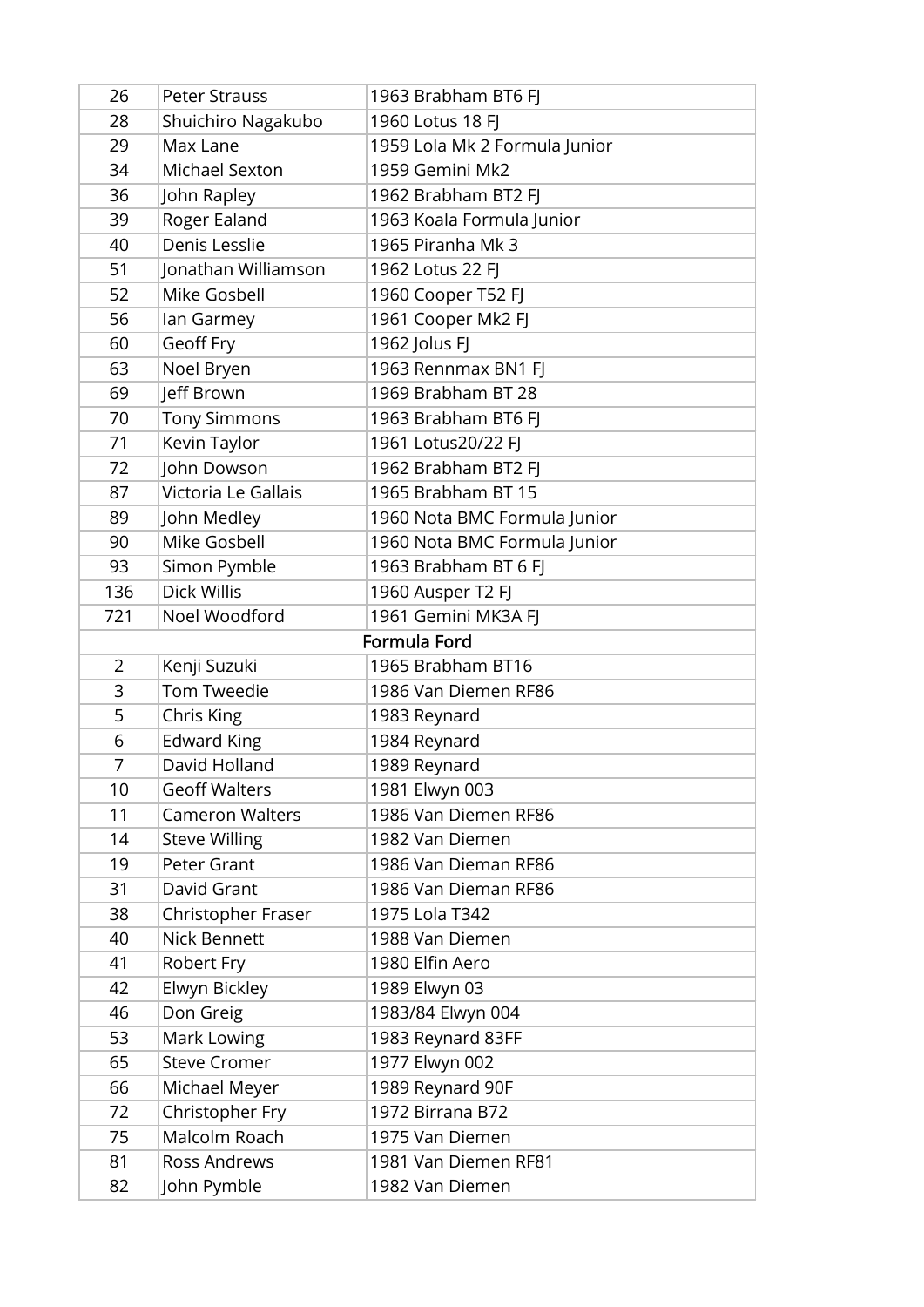| 88             | Doug Matley              | 1989 Reynard                      |
|----------------|--------------------------|-----------------------------------|
| 115            | Mitsuru Miyajima         | 1967 Lotus 51A                    |
| 161            | John Tarran              | 1970 Lotus 61M                    |
|                |                          | M&O, Q&R Sports                   |
| 1              | <b>Travis Engen</b>      | 1962 Lotus 23B                    |
| $\overline{2}$ | <b>Steve Webb</b>        | 1970 Elfin 360 Repco              |
| 3              | James Calder             | 1965 Lotus Super 7                |
| 4              | Dean Hanger              | 1967/72 Nota Sportsman            |
| 5              | Peter McLaughlin         | 1962 Lotus 23B                    |
| 6              | <b>Chris Hones</b>       | 1984 JWS C2                       |
| 9              | Rob Tweedie              | 1974 Elfin MS7                    |
| 11             | Michael Gibson           | 1983 Lola T590 S2000              |
| 12             | Jamie Larner             | 1979 Ralt RT2                     |
| 14             | Keith Carling            | 1980 Tiga Sports 2000             |
| 15             | Andrew Sefton            | 1974 Haggis U2 Clubman            |
| 16             | Malcolm Miller           | 1983 Tiga SC83 Sports 2000        |
| 18             | <b>Brad Morrin</b>       | 1968 Matich SR4B                  |
| 22             | Justin McClintock        | 1983 Galloway Clubman             |
| 28             | <b>Howard Blight</b>     | 1967 Elfin 300                    |
| 29             | Duncan MacKellar         | 1971 McLaren M8E Can-Am           |
| 31             | Andrew Kluver            | 1979 Lola T332 CanAm Spider NF-11 |
| 33             | Pete McNamara            | 1982 March 82S                    |
| 34             | Ron Hay                  | 1980 Lola Sports 2000             |
| 35             | Philip Venables          | 1964 Milano                       |
| 45             | <b>Stewart Mahony</b>    | 1965 Bolwell Mk 4                 |
| 48             | Peter McLaughlin         | 1979 Ralt RT2                     |
| 61             | <b>Chris Hones</b>       | 1969 Lotus Europa Type 54         |
| 62             | John Evans               | 1962 Lotus Super 7                |
| 66             | <b>Trevor Booth</b>      | 1965 Nota Sunbeam                 |
| 83             | Mark Hales               | 1970 Chevron B16                  |
| 84             | Joel Brown               | 1984 Tiga SC84 Sports 2000        |
| 93             | Kev Gray                 | 1983 Lola T594 Sports 2000        |
| 96             | John Dunning             | 1975 Jaguar Special               |
| 97             | Mike Gehde               | 1982 Lola T592S Sports 2000       |
| 98             | David Jacobs             | 1966 Lola T70                     |
| 99             | Wayne Newman             | 1972/76 Mawer Clubman             |
| 135            | John McKeon              | 1980 Lola T590                    |
| 250            | <b>Guy Chick</b>         | 1974 ASP Clubman 340C             |
| <b>Group S</b> |                          |                                   |
| 1              | Peter Jackson            | 1959 Austin Healey 3000 Mk 1      |
| 4              | Jim Catts                | 1976 Porsche 911 Carrera          |
| 6              | Wayne Seabrook           | 1968 Porsche 911                  |
| 7              | <b>Rusty French</b>      | 1972 De Tomaso Pantera GTS        |
| 8              | <b>Stuart Littlemore</b> | 1970 Morgan Plus 8                |
| 9              | Stan Adler               | 1975 Porsche 911                  |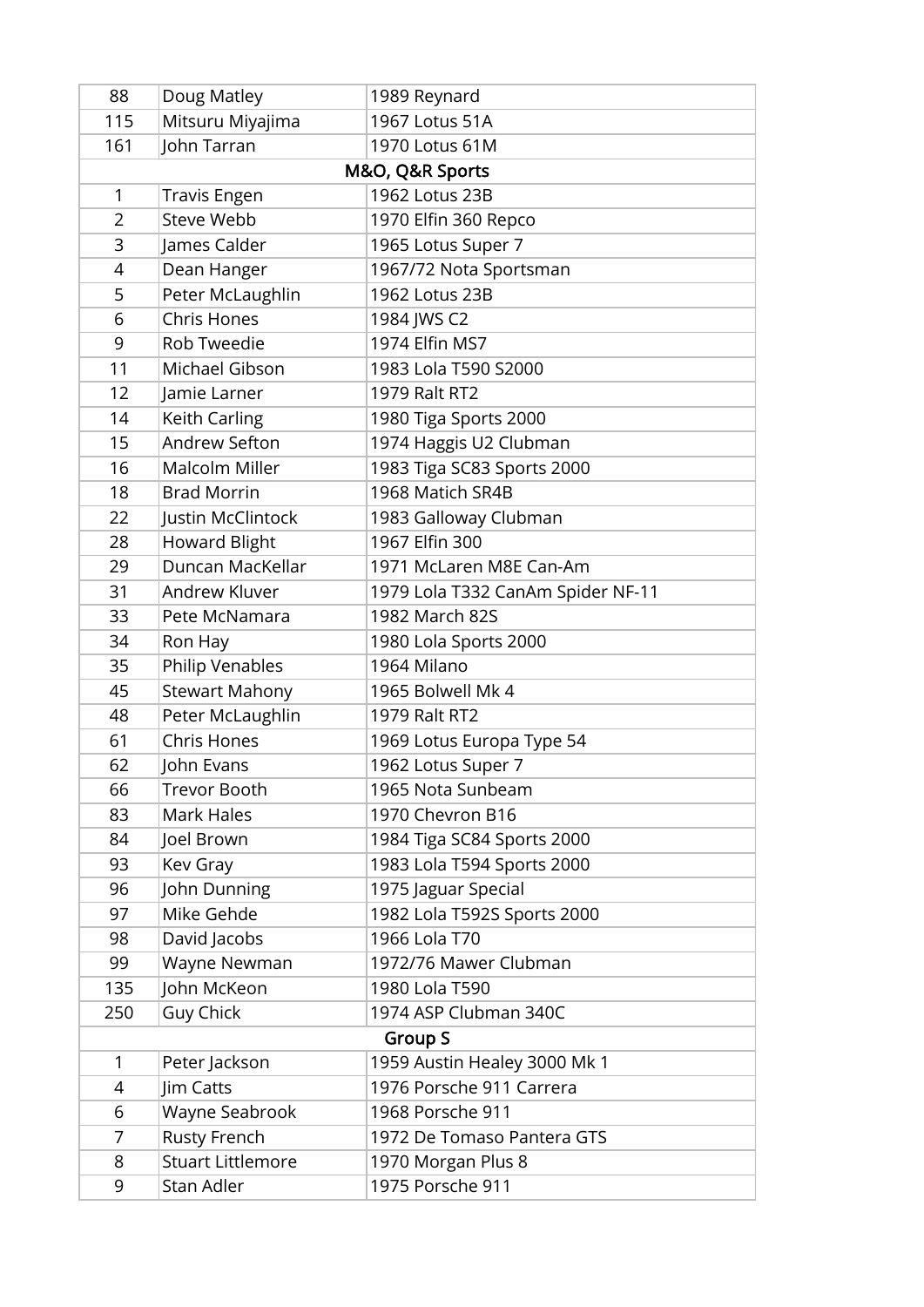| 11             | Colin Wilson-Brown   | 1970 Alfa Romeo GTV             |
|----------------|----------------------|---------------------------------|
| 12             | David Withers        | 1974 Porsche 911 Carrera        |
| 17             | <b>Andrew Purvis</b> | 1976 Porsche Carrera            |
| 24             | Mike Bendeich        | 1972 Morgan 4/4 Roadster        |
| 26             | Geoff Byrne          | 1969 Triumph TR6                |
| 28             | Jason Lea            | 1968 Datsun 2000                |
| 29             | Wes Dayton           | 1960 Triumph TR3A               |
| 30             | James Catts          | 1976 Porsche Carrera 3          |
| 33             | Chris La Rosa        | 1976 Porsche 911 Carrera        |
| 34             | <b>Brian Duffy</b>   | 1959 Austin Healey 3000 Mk1     |
| 35             | <b>Richard Watts</b> | 1963 MGB                        |
| 36             | Peter Boylan         | 1974 Porsche 911 Carrera        |
| 39             | Graeme Downer        | 1969 Morgan Plus 8              |
| 41             | Geoff Morgan         | 1975 Porsche 911 Carrera        |
| 43             | Don Bartley          | 1966 Austin Healey Sprite Mk 2  |
| 46             | Danny Castro         | 1969 Datsun 2000 Sports         |
| 47             | Andrew Gibson        | 1960 Triumph TR3A               |
| 50             | Ryan Curnick         | 1968 Porsche 911E               |
| 51             | Laurie Sellers       | 1965 Marcos 1800 GT             |
| 56             | Anthony Compton      | 1975 Porsche 911 Carrera        |
| 57             | Clay Hunwick         | 1957 Chev Corvette              |
| 59             | <b>Bill Robinson</b> | 1976 Porsche 911                |
| 60             | Michael Byrne        | 1973 Lotus Europa Twin Cam      |
| 61             | <b>Ric Forster</b>   | 1969 MG Midget                  |
| 66             | <b>Bob Fraser</b>    | 1977 Porsche 911 Carrera        |
| 68             | Andrew Begg          | 1969 Porsche 911                |
| 76             | Peter Lang           | 1970 Datsun 260Z                |
| 77             | Roy Davis            | 1970 Triumph GT6                |
| 80             | Colin Goldsmith      | 1960 Austin Healey 3000         |
| 82             | Laurie Burton        | 1969 TVR Tuscan                 |
| 84             | Glen Coutinho        | 1972 Triumph TR6                |
| 90             | Robert Berson        | 1965 Alfa Guilia Sprint GT      |
| 92             | Greg Shield          | 1977 Porsche Carrera            |
| 93             | <b>Geoff King</b>    | 1962 Austin Healey Sprite Mk 2A |
| 129            | Simon Crane          | 1979 Alpine Renault A310B6      |
| 133            | Rob McMillan         | 1965 Sunbeam Tiger              |
| 666            | Graeme Rutledge      | 1974 Triumph TR6                |
| 911            | Michael Walkerden    | 1977 Porsche Carrera 3.0        |
| <b>Group N</b> |                      |                                 |
| 1              | David Wall           | 1967 Ford Mustang               |
| $\overline{7}$ | David Wall           | 1972 Holden HQ Coupe            |
| 9              | Laurie Donaher       | 1969 Ford Mustang               |
| 18             | John Bryant          | 1964 Ford Falcon Sprint         |
| 33             | Quentin Bland        | 1971 Ford Capri                 |
| 50             | David Moran          | 1964 Ford Mustang               |